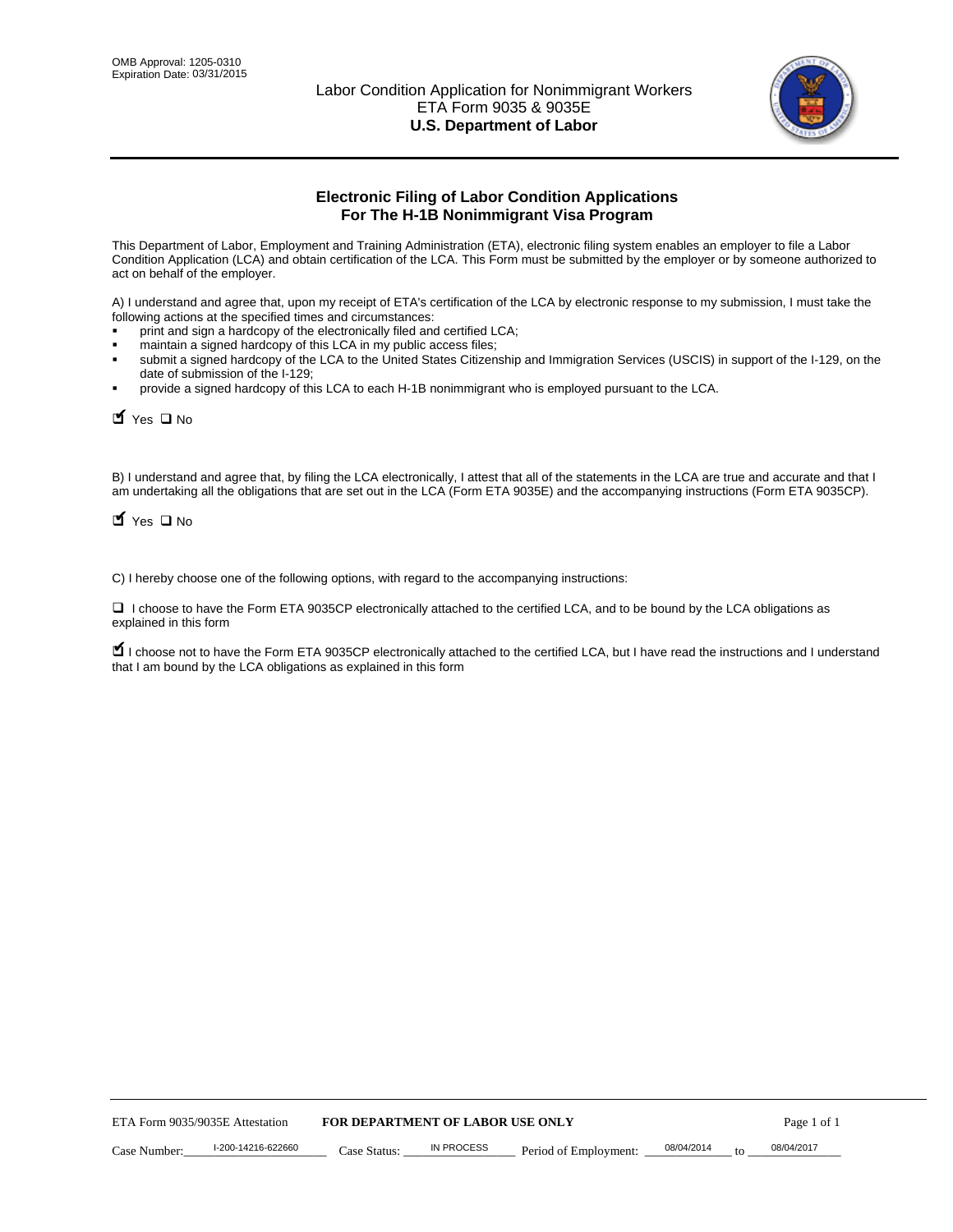# Labor Condition Application for Nonimmigrant Workers ETA Form 9035 & 9035E **U.S. Department of Labor**



*Please read and review the filing instructions carefully before completing the ETA Form 9035 or 9035E. A copy of the instructions can be found at http://www.foreignlaborcert.doleta.gov/. In accordance with Federal Regulations at 20 CFR 655.730(b), incomplete or obviously inaccurate Labor Condition Applications (LCAs) will not be certified by the Department of Labor. If the employer has received permission from the Administrator of the Office of Foreign Labor Certification to submit this form non-electronically, ALL required fields/items containing an asterisk ( \* ) must be completed as well as any fields/items where a response is conditional as indicated by the section ( § ) symbol.* 

# **A. Employment-Based Nonimmigrant Visa Information**

1. Indicate the type of visa classification supported by this application *(Write classification symbol)*: \*

# **B. Temporary Need Information**

| <b>B. Temporary Need Information</b>                                                                                                                                    |                                                            |                                              |  |  |  |
|-------------------------------------------------------------------------------------------------------------------------------------------------------------------------|------------------------------------------------------------|----------------------------------------------|--|--|--|
| 1. Job Title *<br>PROGRAMMER/ANALYST                                                                                                                                    |                                                            |                                              |  |  |  |
| 2. SOC (ONET/OES) code *<br>3. SOC (ONET/OES) occupation title *                                                                                                        |                                                            |                                              |  |  |  |
| 15-1131                                                                                                                                                                 | <b>COMPUTER PROGRAMMERS</b>                                |                                              |  |  |  |
| 4. Is this a full-time position? *                                                                                                                                      |                                                            | <b>Period of Intended Employment</b>         |  |  |  |
| $\blacksquare$ Yes<br>$\square$ No                                                                                                                                      | 5. Begin Date *<br>08/04/2014<br>(mm/dd/yyyy)              | 6. End Date *<br>08/04/2017<br>(mm/dd/yyyy)  |  |  |  |
| 7. Worker positions needed/basis for the visa classification supported by this application                                                                              |                                                            |                                              |  |  |  |
| 1                                                                                                                                                                       | Total Worker Positions Being Requested for Certification * |                                              |  |  |  |
|                                                                                                                                                                         |                                                            |                                              |  |  |  |
| Basis for the visa classification supported by this application<br>(indicate the total workers in each applicable category based on the total workers identified above) |                                                            |                                              |  |  |  |
| 0<br>a. New employment *                                                                                                                                                | 0                                                          | d. New concurrent employment *               |  |  |  |
| b. Continuation of previously approved employment *<br>without change with the same employer                                                                            | 0                                                          | e. Change in employer *                      |  |  |  |
| 0<br>c. Change in previously approved employment *                                                                                                                      | 0                                                          | f. Amended petition *                        |  |  |  |
| C. Employer Information                                                                                                                                                 |                                                            |                                              |  |  |  |
| 1. Legal business name *                                                                                                                                                |                                                            |                                              |  |  |  |
| MARLABS, INC                                                                                                                                                            |                                                            |                                              |  |  |  |
| 2. Trade name/Doing Business As (DBA), if applicable                                                                                                                    | N/A                                                        |                                              |  |  |  |
| 3. Address 1 *<br>1 CORPORATE PLACE SOUTH                                                                                                                               |                                                            |                                              |  |  |  |
| 4. Address 2<br>N/A                                                                                                                                                     |                                                            |                                              |  |  |  |
| 5. City *<br><b>PISCATAWAY</b>                                                                                                                                          | $\overline{6. \text{ State}}^*_{NJ}$                       | 7. Postal code *<br>08854                    |  |  |  |
| 8. Country *<br>UNITED STATES OF AMERICA                                                                                                                                | 9. Province<br>N/A                                         |                                              |  |  |  |
| 10. Telephone number * 7326941000                                                                                                                                       |                                                            | 11. Extension $N/A$                          |  |  |  |
| 12. Federal Employer Identification Number (FEIN from IRS) *<br>541816287                                                                                               | 541511                                                     | 13. NAICS code (must be at least 4-digits) * |  |  |  |
|                                                                                                                                                                         |                                                            |                                              |  |  |  |

# **C. Employer Information**

| 1. Legal business name *<br>MARLABS, INC                     |                                              |                           |
|--------------------------------------------------------------|----------------------------------------------|---------------------------|
| 2. Trade name/Doing Business As (DBA), if applicable<br>N/A  |                                              |                           |
| 3. Address 1 *<br>1 CORPORATE PLACE SOUTH                    |                                              |                           |
| 4. Address 2<br>N/A                                          |                                              |                           |
| 5. City *<br>PISCATAWAY                                      | 6. State *<br>NJ                             | 7. Postal code *<br>08854 |
| 8. Country *                                                 | 9. Province                                  |                           |
| UNITED STATES OF AMERICA                                     | N/A                                          |                           |
| 10. Telephone number *<br>7326941000                         | 11. Extension<br>N/A                         |                           |
| 12. Federal Employer Identification Number (FEIN from IRS) * | 13. NAICS code (must be at least 4-digits) * |                           |
| 541816287                                                    | 541511                                       |                           |

# ETA Form 9035/9035E **FOR DEPARTMENT OF LABOR USE ONLY** Page 1 of 5<br>Case Number: 1-200-14216-622660 Case Status: IN PROCESS Period of Employment: 08/04/2014 to 08/04/2017

Case Number:  $-$  1-200-14216-622660 Case Status: NPROCESS Period of Employment:  $-$  08/04/2014 to  $-$  08/04/2017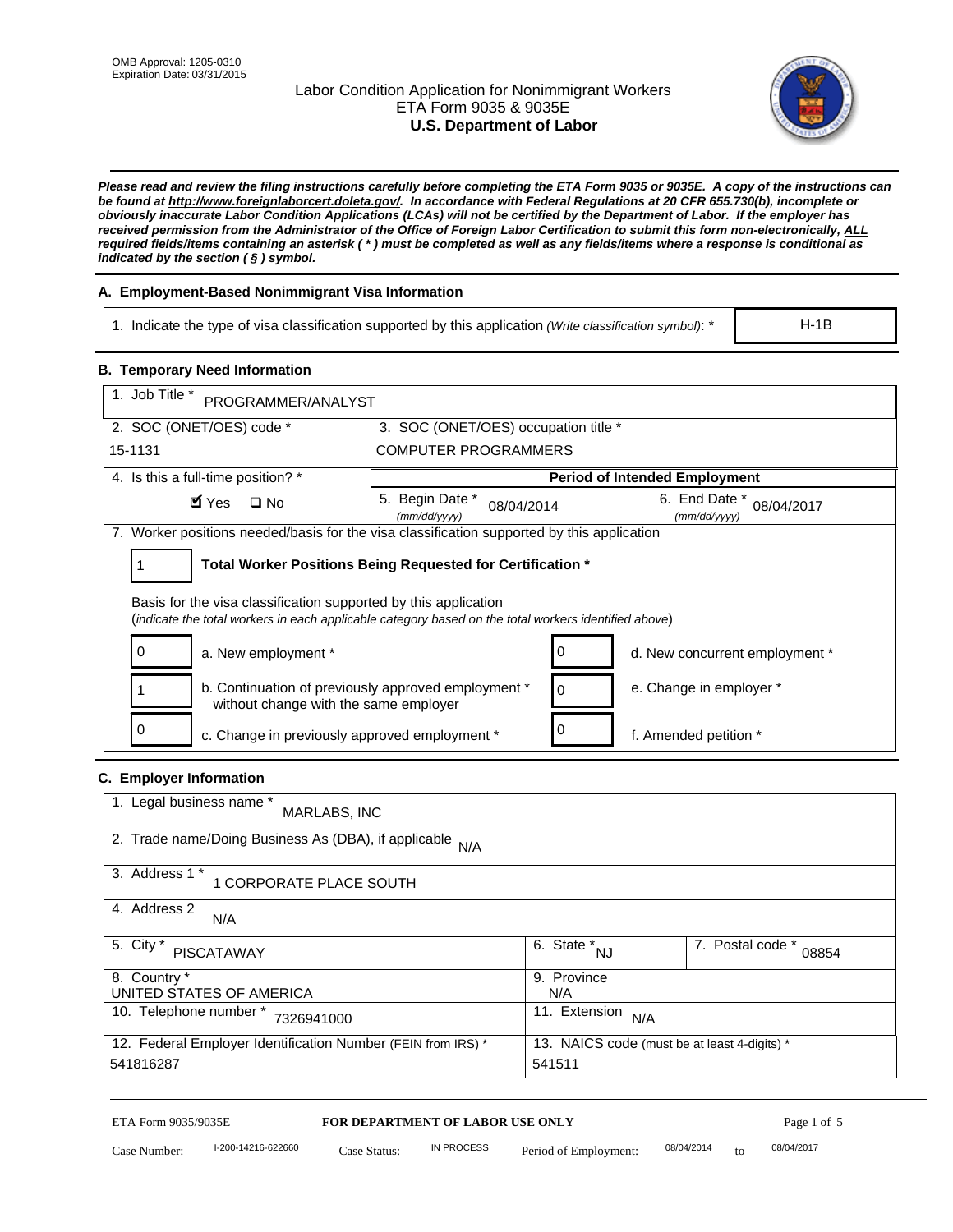

# **D. Employer Point of Contact Information**

**Important Note**: The information contained in this Section must be that of an employee of the employer who is authorized to act on behalf of the employer in labor certification matters. The information in this Section must be different from the agent or attorney information listed in Section E, unless the attorney is an employee of the employer.

| 1. Contact's last (family) name *                  | 2. First (given) name *           |                           | 3. Middle name(s) * |  |  |
|----------------------------------------------------|-----------------------------------|---------------------------|---------------------|--|--|
| <b>VIDYADHARAN</b>                                 | <b>SANJAY</b>                     |                           | N/A                 |  |  |
| 4. Contact's job title *<br><b>GENERAL COUNSEL</b> |                                   |                           |                     |  |  |
| 5. Address 1 *<br>1 CORPORATE PLACE SOUTH          |                                   |                           |                     |  |  |
| 6. Address 2<br>N/A                                |                                   |                           |                     |  |  |
| 7. City $*$<br><b>PISCATAWAY</b>                   | $8. \overline{\text{State}}^*$ NJ | 9. Postal code *<br>08854 |                     |  |  |
| 10. Country *<br>UNITED STATES OF AMERICA          |                                   | 11. Province<br>N/A       |                     |  |  |
| 12. Telephone number *<br>Extension<br>13.         |                                   | 14. E-Mail address        |                     |  |  |
| 7326941000<br>1600                                 |                                   | SANJAY@MARLABS.COM        |                     |  |  |

# **E. Attorney or Agent Information (If applicable)**

| VIDYADHARAN                                                                                                                                         | SANJAY                           |                                           |                                          | N/A              |                                                      |             |
|-----------------------------------------------------------------------------------------------------------------------------------------------------|----------------------------------|-------------------------------------------|------------------------------------------|------------------|------------------------------------------------------|-------------|
| 4. Contact's job title * GENERAL COUNSEL                                                                                                            |                                  |                                           |                                          |                  |                                                      |             |
| 5. Address 1 * 1 CORPORATE PLACE SOUTH                                                                                                              |                                  |                                           |                                          |                  |                                                      |             |
| 6. Address 2<br>N/A                                                                                                                                 |                                  |                                           |                                          |                  |                                                      |             |
| 7. City * PISCATAWAY                                                                                                                                |                                  | $\overline{\phantom{a}}$ 8. State $^*$ NJ |                                          | 9. Postal code * | 08854                                                |             |
| 10. Country *<br>UNITED STATES OF AMERICA                                                                                                           |                                  | 11. Province<br>N/A                       |                                          |                  |                                                      |             |
| 12. Telephone number *<br>7326941000                                                                                                                | 13. Extension<br>1600            |                                           | 14. E-Mail address<br>SANJAY@MARLABS.COM |                  |                                                      |             |
| E. Attorney or Agent Information (If applicable)                                                                                                    |                                  |                                           |                                          |                  |                                                      |             |
| 1. Is the employer represented by an attorney or agent in the filing of this application? *<br>If "Yes", complete the remainder of Section E below. |                                  |                                           |                                          |                  | $\Box$ Yes                                           | <b>A</b> No |
| 2. Attorney or Agent's last (family) name §                                                                                                         | 3. First (given) name §          |                                           |                                          |                  | 4. Middle name(s) $\sqrt{s}$                         |             |
| N/A                                                                                                                                                 | N/A                              |                                           |                                          | N/A              |                                                      |             |
| 5. Address 1 $\frac{1}{9}$ N/A                                                                                                                      |                                  |                                           |                                          |                  |                                                      |             |
| 6. Address 2<br>N/A                                                                                                                                 |                                  |                                           |                                          |                  |                                                      |             |
| 7. City §<br>N/A                                                                                                                                    |                                  | 8. State §<br>N/A<br>9. Postal code §     |                                          |                  |                                                      |             |
| 10. Country §<br>N/A                                                                                                                                |                                  | 11. Province<br>N/A                       |                                          |                  |                                                      |             |
| 12. Telephone number §                                                                                                                              | 13. Extension                    | 14. E-Mail address                        |                                          |                  |                                                      |             |
| N/A                                                                                                                                                 | N/A                              | N/A                                       |                                          |                  |                                                      |             |
| 15. Law firm/Business name §                                                                                                                        |                                  |                                           | 16. Law firm/Business FEIN §             |                  |                                                      |             |
| N/A                                                                                                                                                 |                                  |                                           | N/A                                      |                  |                                                      |             |
| 17. State Bar number (only if attorney) §                                                                                                           |                                  |                                           | standing (only if attorney) §            |                  | 18. State of highest court where attorney is in good |             |
| N/A                                                                                                                                                 |                                  | N/A                                       |                                          |                  |                                                      |             |
| 19. Name of the highest court where attorney is in good standing (only if attorney) §                                                               |                                  |                                           |                                          |                  |                                                      |             |
| N/A                                                                                                                                                 |                                  |                                           |                                          |                  |                                                      |             |
|                                                                                                                                                     |                                  |                                           |                                          |                  |                                                      |             |
|                                                                                                                                                     |                                  |                                           |                                          |                  |                                                      |             |
|                                                                                                                                                     |                                  |                                           |                                          |                  |                                                      |             |
|                                                                                                                                                     |                                  |                                           |                                          |                  |                                                      |             |
|                                                                                                                                                     |                                  |                                           |                                          |                  |                                                      |             |
|                                                                                                                                                     |                                  |                                           |                                          |                  |                                                      |             |
|                                                                                                                                                     |                                  |                                           |                                          |                  |                                                      |             |
| ETA Form 9035/9035E                                                                                                                                 | FOR DEPARTMENT OF LABOR USE ONLY |                                           |                                          |                  | Page 2 of 5                                          |             |
| I-200-14216-622660                                                                                                                                  | <b>IN PROCESS</b>                |                                           |                                          | 08/04/2014       | 08/04/2017                                           |             |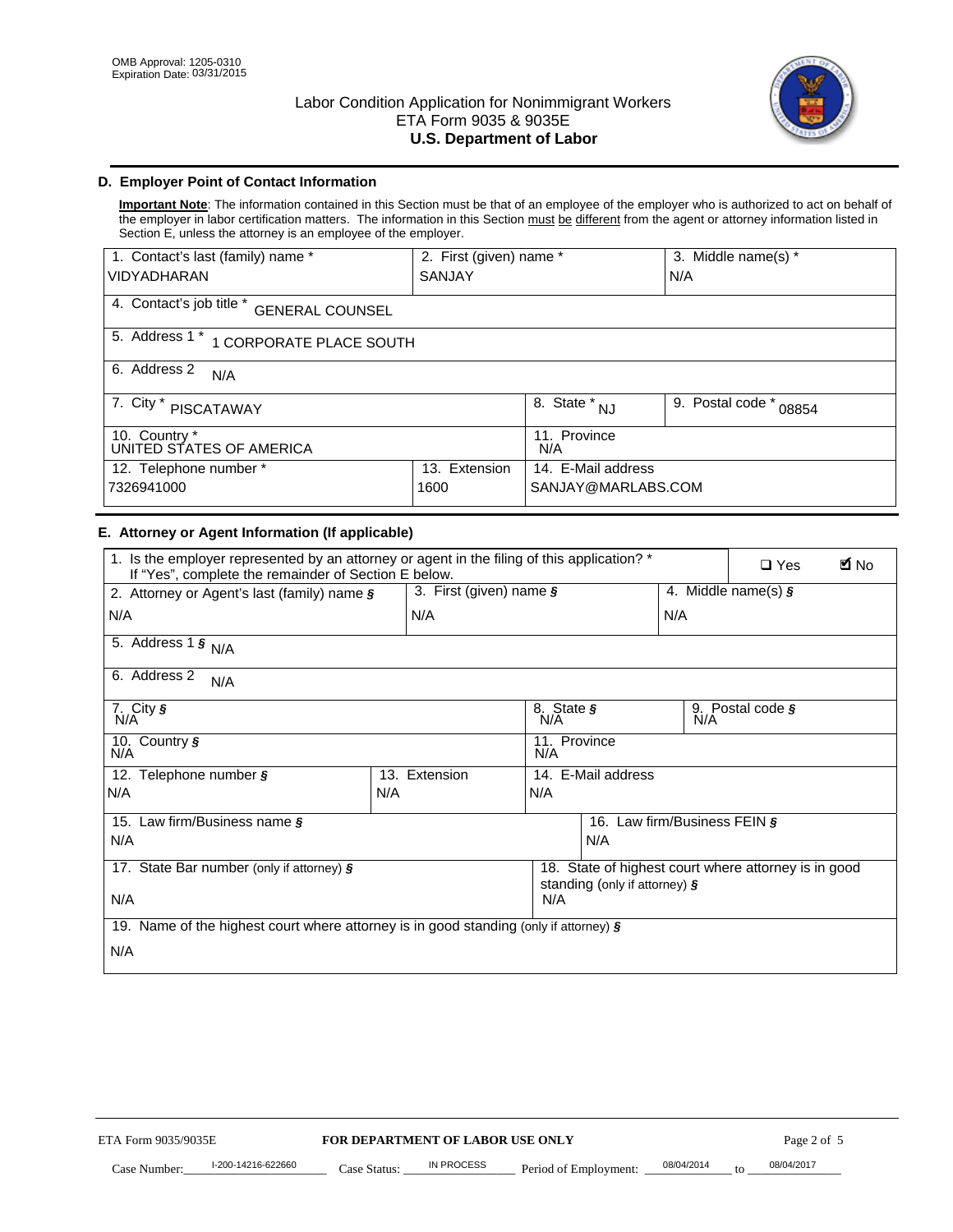# Labor Condition Application for Nonimmigrant Workers ETA Form 9035 & 9035E **U.S. Department of Labor**



| F. Rate of Pay                 |                                           |
|--------------------------------|-------------------------------------------|
| 1. Wage Rate (Required)        | 2. Per: (Choose only one) *               |
| 94500.00<br>From: \$<br>$\ast$ | ■ Year                                    |
| N/A<br>To: \$                  | □ Week □ Bi-Weekly □ Month<br>$\Box$ Hour |

### **G. Employment and Prevailing Wage Information**

#### *a. Place of Employment 1*

| From: \$<br>To: $$$                                                                                                                                                                                                                                                                                                                                                                                                                                                                                                                                                                                                                                                                                                                                                                                                  | 94500.00<br>*<br>N/A                                                                                                                                                                                                                                                                                                                                                                                                                                                                                                                                                                                                                                                                                                              | $\Box$ Hour                                                | $\square$ Week<br>□ Bi-Weekly                         | $\blacksquare$ Year<br>$\Box$ Month |
|----------------------------------------------------------------------------------------------------------------------------------------------------------------------------------------------------------------------------------------------------------------------------------------------------------------------------------------------------------------------------------------------------------------------------------------------------------------------------------------------------------------------------------------------------------------------------------------------------------------------------------------------------------------------------------------------------------------------------------------------------------------------------------------------------------------------|-----------------------------------------------------------------------------------------------------------------------------------------------------------------------------------------------------------------------------------------------------------------------------------------------------------------------------------------------------------------------------------------------------------------------------------------------------------------------------------------------------------------------------------------------------------------------------------------------------------------------------------------------------------------------------------------------------------------------------------|------------------------------------------------------------|-------------------------------------------------------|-------------------------------------|
| G. Employment and Prevailing Wage Information                                                                                                                                                                                                                                                                                                                                                                                                                                                                                                                                                                                                                                                                                                                                                                        |                                                                                                                                                                                                                                                                                                                                                                                                                                                                                                                                                                                                                                                                                                                                   |                                                            |                                                       |                                     |
| Important Note: It is important for the employer to define the place of intended employment with as much geographic specificity as possible<br>The place of employment address listed below must be a physical location and cannot be a P.O. Box. The employer may use this section<br>to identify up to three (3) physical locations and corresponding prevailing wages covering each location where work will be performed and<br>the electronic system will accept up to 3 physical locations and prevailing wage information. If the employer has received approval from the<br>Department of Labor to submit this form non-electronically and the work is expected to be performed in more than one location, an<br>attachment must be submitted in order to complete this section.<br>a. Place of Employment 1 |                                                                                                                                                                                                                                                                                                                                                                                                                                                                                                                                                                                                                                                                                                                                   |                                                            |                                                       |                                     |
| 1. Address 1 *                                                                                                                                                                                                                                                                                                                                                                                                                                                                                                                                                                                                                                                                                                                                                                                                       | 5202 PRESIDENTS COURT, 2ND FLOOR                                                                                                                                                                                                                                                                                                                                                                                                                                                                                                                                                                                                                                                                                                  |                                                            |                                                       |                                     |
| 2. Address 2<br>N/A                                                                                                                                                                                                                                                                                                                                                                                                                                                                                                                                                                                                                                                                                                                                                                                                  |                                                                                                                                                                                                                                                                                                                                                                                                                                                                                                                                                                                                                                                                                                                                   |                                                            |                                                       |                                     |
| 3. City $*$<br>FREDERICK,                                                                                                                                                                                                                                                                                                                                                                                                                                                                                                                                                                                                                                                                                                                                                                                            |                                                                                                                                                                                                                                                                                                                                                                                                                                                                                                                                                                                                                                                                                                                                   |                                                            | 4. County *<br><b>FREDERICK COUNTY</b>                |                                     |
| 5. State/District/Territory *<br><b>MARYLAND</b>                                                                                                                                                                                                                                                                                                                                                                                                                                                                                                                                                                                                                                                                                                                                                                     |                                                                                                                                                                                                                                                                                                                                                                                                                                                                                                                                                                                                                                                                                                                                   |                                                            | 6. Postal code *<br>21703                             |                                     |
|                                                                                                                                                                                                                                                                                                                                                                                                                                                                                                                                                                                                                                                                                                                                                                                                                      | Prevailing Wage Information (corresponding to the place of employment location listed above)                                                                                                                                                                                                                                                                                                                                                                                                                                                                                                                                                                                                                                      |                                                            |                                                       |                                     |
| 7. Agency which issued prevailing wage $\boldsymbol{\S}$<br>N/A                                                                                                                                                                                                                                                                                                                                                                                                                                                                                                                                                                                                                                                                                                                                                      |                                                                                                                                                                                                                                                                                                                                                                                                                                                                                                                                                                                                                                                                                                                                   | N/A                                                        | 7a. Prevailing wage tracking number (if applicable) § |                                     |
| 8. Wage level *<br>$\Box$                                                                                                                                                                                                                                                                                                                                                                                                                                                                                                                                                                                                                                                                                                                                                                                            | <b>M</b><br>$\Box$ $\Box$                                                                                                                                                                                                                                                                                                                                                                                                                                                                                                                                                                                                                                                                                                         | $\Box$ IV<br>$\Box$ N/A                                    |                                                       |                                     |
| 9. Prevailing wage *<br>S                                                                                                                                                                                                                                                                                                                                                                                                                                                                                                                                                                                                                                                                                                                                                                                            | 94494.00                                                                                                                                                                                                                                                                                                                                                                                                                                                                                                                                                                                                                                                                                                                          | 10. Per: (Choose only one) *<br>$\Box$ Hour<br>$\Box$ Week | □ Bi-Weekly                                           | ■ Year<br>$\Box$ Month              |
| 11. Prevailing wage source (Choose only one) *                                                                                                                                                                                                                                                                                                                                                                                                                                                                                                                                                                                                                                                                                                                                                                       | <b>¤</b> OES<br>CBA<br>$\Box$                                                                                                                                                                                                                                                                                                                                                                                                                                                                                                                                                                                                                                                                                                     | DBA<br>$\Box$                                              | □ SCA<br>□                                            | Other                               |
| 11a. Year source published *                                                                                                                                                                                                                                                                                                                                                                                                                                                                                                                                                                                                                                                                                                                                                                                         | 11b. If "OES", and SWA/NPC did not issue prevailing wage OR "Other" in question 11,<br>specify source $\boldsymbol{\S}$                                                                                                                                                                                                                                                                                                                                                                                                                                                                                                                                                                                                           |                                                            |                                                       |                                     |
| 2014                                                                                                                                                                                                                                                                                                                                                                                                                                                                                                                                                                                                                                                                                                                                                                                                                 | OFLC ONLINE DATA CENTER                                                                                                                                                                                                                                                                                                                                                                                                                                                                                                                                                                                                                                                                                                           |                                                            |                                                       |                                     |
| H. Employer Labor Condition Statements                                                                                                                                                                                                                                                                                                                                                                                                                                                                                                                                                                                                                                                                                                                                                                               |                                                                                                                                                                                                                                                                                                                                                                                                                                                                                                                                                                                                                                                                                                                                   |                                                            |                                                       |                                     |
| I Important Note: In order for your application to be processed, you MUST read Section H of the Labor Condition Application – General<br>Instructions Form ETA 9035CP under the heading "Employer Labor Condition Statements" and agree to all four (4) labor condition statements<br>summarized below:<br>(2)<br>workers similarly employed.<br>(3)<br>employment.<br>(4)<br>1. I have read and agree to Labor Condition Statements 1, 2, 3, and 4 above and as fully explained in Section H<br>of the Labor Condition Application - General Instructions - Form ETA 9035CP. *                                                                                                                                                                                                                                      | (1) Wages: Pay nonimmigrants at least the local prevailing wage or the employer's actual wage, whichever is higher, and pay for non-<br>productive time. Offer nonimmigrants benefits on the same basis as offered to U.S. workers.<br>Working Conditions: Provide working conditions for nonimmigrants which will not adversely affect the working conditions of<br>Strike, Lockout, or Work Stoppage: There is no strike, lockout, or work stoppage in the named occupation at the place of<br>Notice: Notice to union or to workers has been or will be provided in the named occupation at the place of employment. A copy of<br>this form will be provided to each nonimmigrant worker employed pursuant to the application. |                                                            |                                                       | <b>Ø</b> Yes<br>$\square$ No        |
| ETA Form 9035/9035E                                                                                                                                                                                                                                                                                                                                                                                                                                                                                                                                                                                                                                                                                                                                                                                                  | <b>FOR DEPARTMENT OF LABOR USE ONLY</b>                                                                                                                                                                                                                                                                                                                                                                                                                                                                                                                                                                                                                                                                                           |                                                            |                                                       | Page 3 of 5                         |
| I-200-14216-622660<br>Case Number:                                                                                                                                                                                                                                                                                                                                                                                                                                                                                                                                                                                                                                                                                                                                                                                   | IN PROCESS<br>Case Status:                                                                                                                                                                                                                                                                                                                                                                                                                                                                                                                                                                                                                                                                                                        | Period of Employment:                                      | 08/04/2014                                            | 08/04/2017                          |

#### **H. Employer Labor Condition Statements**

- (1) **Wages:** Pay nonimmigrants at least the local prevailing wage or the employer's actual wage, whichever is higher, and pay for nonproductive time. Offer nonimmigrants benefits on the same basis as offered to U.S. workers.
- (2) **Working Conditions:** Provide working conditions for nonimmigrants which will not adversely affect the working conditions of workers similarly employed.
- (3) **Strike, Lockout, or Work Stoppage:** There is no strike, lockout, or work stoppage in the named occupation at the place of employment.
- (4) **Notice:** Notice to union or to workers has been or will be provided in the named occupation at the place of employment. A copy of this form will be provided to each nonimmigrant worker employed pursuant to the application.

| 1. I have read and agree to Labor Condition Statements 1, 2, 3, and 4 above and as fully explained in Section H | Øl Yes | $\Box$ No |
|-----------------------------------------------------------------------------------------------------------------|--------|-----------|
| of the Labor Condition Application – General Instructions – Form ETA 9035CP. *                                  |        |           |

| ETA Form 9035/9035E |                    | <b>FOR DEPARTMENT OF LABOR USE ONLY</b> |            |                       | Page 3 of 5 |    |            |
|---------------------|--------------------|-----------------------------------------|------------|-----------------------|-------------|----|------------|
| Case Number:        | l-200-14216-622660 | Case Status:                            | IN PROCESS | Period of Employment: | 08/04/2014  | to | 08/04/2017 |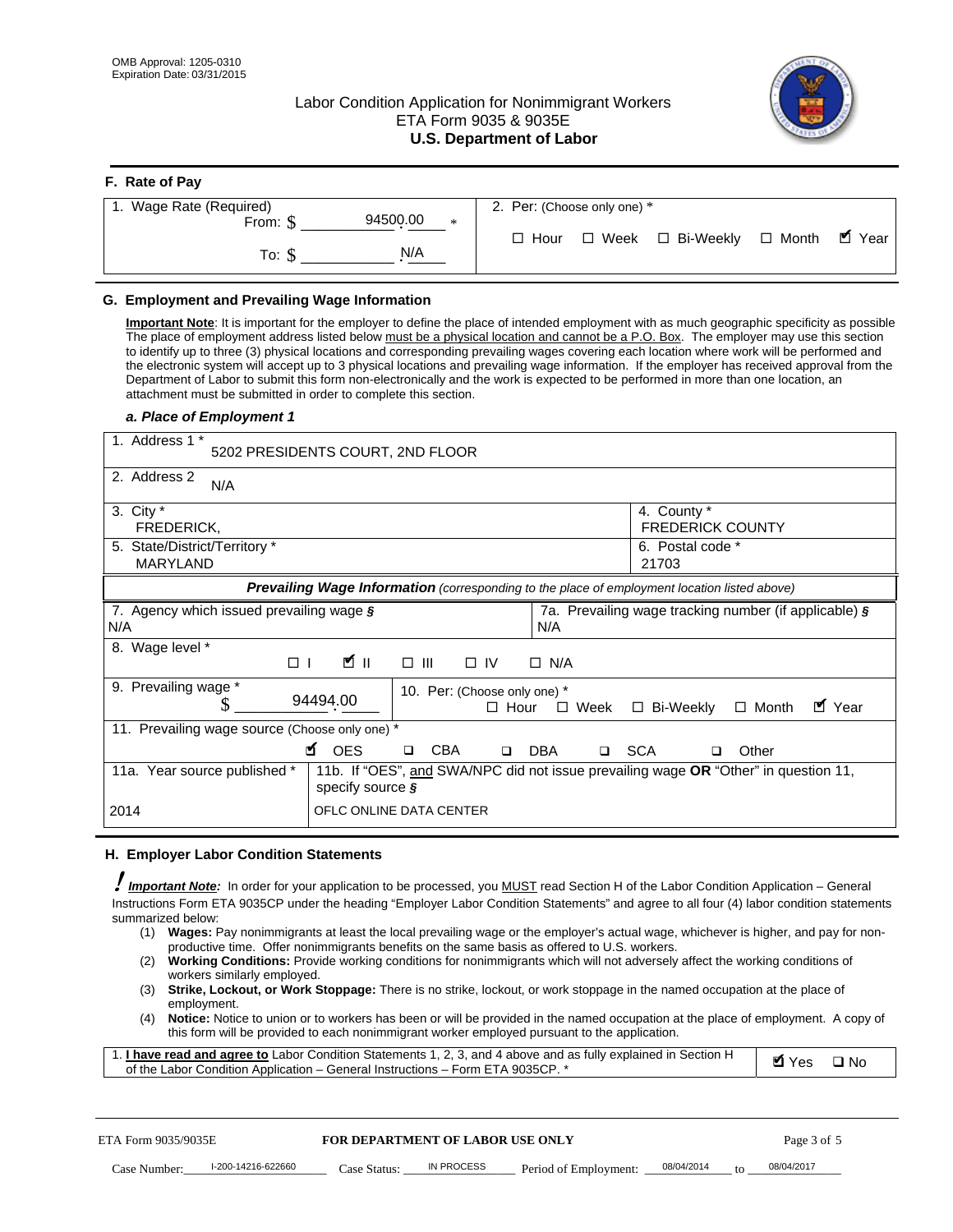

#### **I. Additional Employer Labor Condition Statements – H-1B Employers ONLY**

!**Important Note***:* In order for your H-1B application to be processed, you MUST read Section I – Subsection 1 of the Labor Condition Application – General Instructions Form ETA 9035CP under the heading "Additional Employer Labor Condition Statements" and answer the questions below.

#### *a. Subsection 1*

| 1. Is the employer H-1B dependent? $\S$                                                                                                                                                                                                 | Myes                                          | $\Box$ No              |  |
|-----------------------------------------------------------------------------------------------------------------------------------------------------------------------------------------------------------------------------------------|-----------------------------------------------|------------------------|--|
| 2. Is the employer a willful violator? $\frac{1}{2}$                                                                                                                                                                                    | $\Box$ Yes                                    | <b>M</b> <sub>No</sub> |  |
| 3. If "Yes" is marked in questions 1.1 and/or 1.2, you must answer "Yes" or "No" regarding whether the<br>employer will use this application ONLY to support H-1B petitions or extensions of status for exempt H-1B<br>nonimmigrants? § | $\blacksquare$ Yes $\square$ No $\square$ N/A |                        |  |

**If you marked "Yes" to questions I.1 and/or I.2 and "No" to question I.3, you MUST read Section I – Subsection 2 of the Labor Condition Application – General Instructions Form ETA 9035CP under the heading "Additional Employer Labor Condition Statements" and indicate your agreement to all three (3) additional statements summarized below.** 

#### *b. Subsection 2*

- A. **Displacement:** Non-displacement of the U.S. workers in the employer's workforce
- B. **Secondary Displacement:** Non-displacement of U.S. workers in another employer's workforce; and
- C. **Recruitment and Hiring:** Recruitment of U.S. workers and hiring of U.S. workers applicant(s) who are equally or better qualified than the H-1B nonimmigrant(s).

| 4. I have read and agree to Additional Employer Labor Condition Statements A, B, and C above and as fully       |            |      |
|-----------------------------------------------------------------------------------------------------------------|------------|------|
| explained in Section I – Subsections 1 and 2 of the Labor Condition Application – General Instructions Form ETA | $\Box$ Yes | ⊟ No |
| 9035CP. $\frac{5}{9}$                                                                                           |            |      |

# **J. Public Disclosure Information**

!**Important Note***:* You must select from the options listed in this Section.

| Public disclosure information will be kept at: * | Employer's principal place of business<br>$\Box$ Place of employment |
|--------------------------------------------------|----------------------------------------------------------------------|
|--------------------------------------------------|----------------------------------------------------------------------|

# **K. Declaration of Employer**

*By signing this form, I, on behalf of the employer, attest that the information and labor condition statements provided are true and accurate;*  that I have read sections H and I of the Labor Condition Application – General Instructions Form ETA 9035CP, and that I agree to comply with *the Labor Condition Statements as set forth in the Labor Condition Application – General Instructions Form ETA 9035CP and with the Department of Labor regulations (20 CFR part 655, Subparts H and I). I agree to make this application, supporting documentation, and other records available to officials of the Department of Labor upon request during any investigation under the Immigration and Nationality Act. Making fraudulent representations on this Form can lead to civil or criminal action under 18 U.S.C. 1001, 18 U.S.C. 1546, or other provisions of law.* 

| 1. Last (family) name of hiring or designated official *               | 2. First (given) name of hiring or designated official * | 3. Middle initial *               |            |
|------------------------------------------------------------------------|----------------------------------------------------------|-----------------------------------|------------|
| <b>VIDYADHARAN</b>                                                     | <b>SANJAY</b>                                            | N/A                               |            |
| 4. Hiring or designated official title *                               |                                                          |                                   |            |
| <b>GENERAL COUNSEL</b>                                                 |                                                          |                                   |            |
| 5. Signature *                                                         |                                                          | 6. Date signed *                  |            |
|                                                                        |                                                          |                                   |            |
|                                                                        |                                                          |                                   |            |
|                                                                        |                                                          |                                   |            |
|                                                                        |                                                          |                                   |            |
|                                                                        |                                                          |                                   |            |
| FOR DEPARTMENT OF LABOR USE ONLY<br>ETA Form 9035/9035E<br>Page 4 of 5 |                                                          |                                   |            |
| I-200-14216-622660<br>Case Number<br>Case Status:                      | IN PROCESS<br>Period of Employment:                      | 08/04/2014<br>$\mathsf{t} \alpha$ | 08/04/2017 |